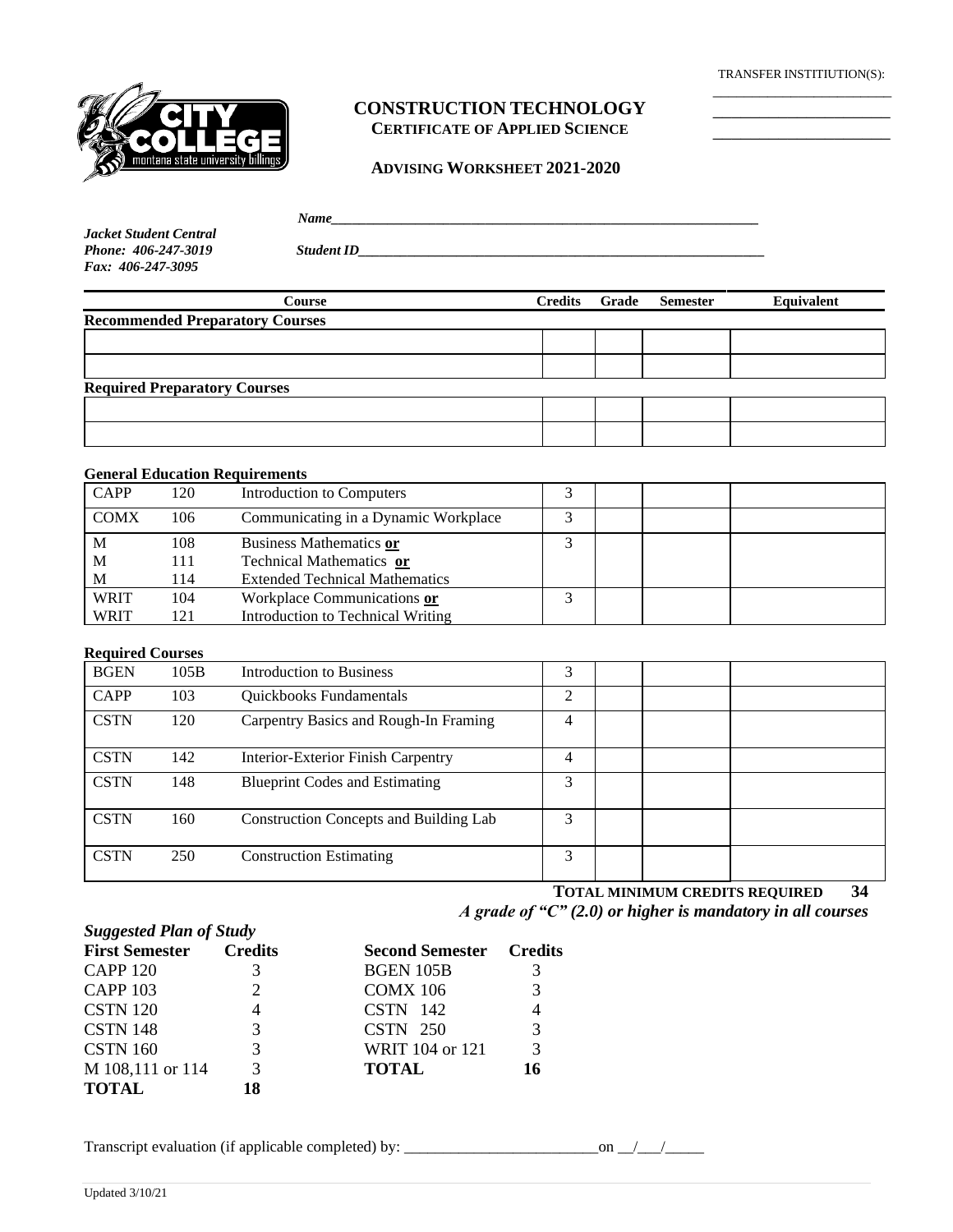# **Developing a Plan of Study**

To facilitate course planning and scheduling, students should be aware that not all courses are offered every semester. Some courses require pre-requisites and preparatory courses to be successfully completed or co-requisites be taken simultaneously.

## **Program Specific Information**

Students should know the following information:

- 1.) This is a fall start program. This program is generally an all-day program with core classes offered at particular times only.
- 2.) This program builds from one semester to the next. Many of the required courses are sequential in order and failure to pass one semester can impact the next.
- 3.) Students can earn the Certificate of Applied Science (CAS) degrees and continue on to the Associate of Applied Science (AAS) degree option.
- 4.) This program requires you to work outside- be prepared for the elements.